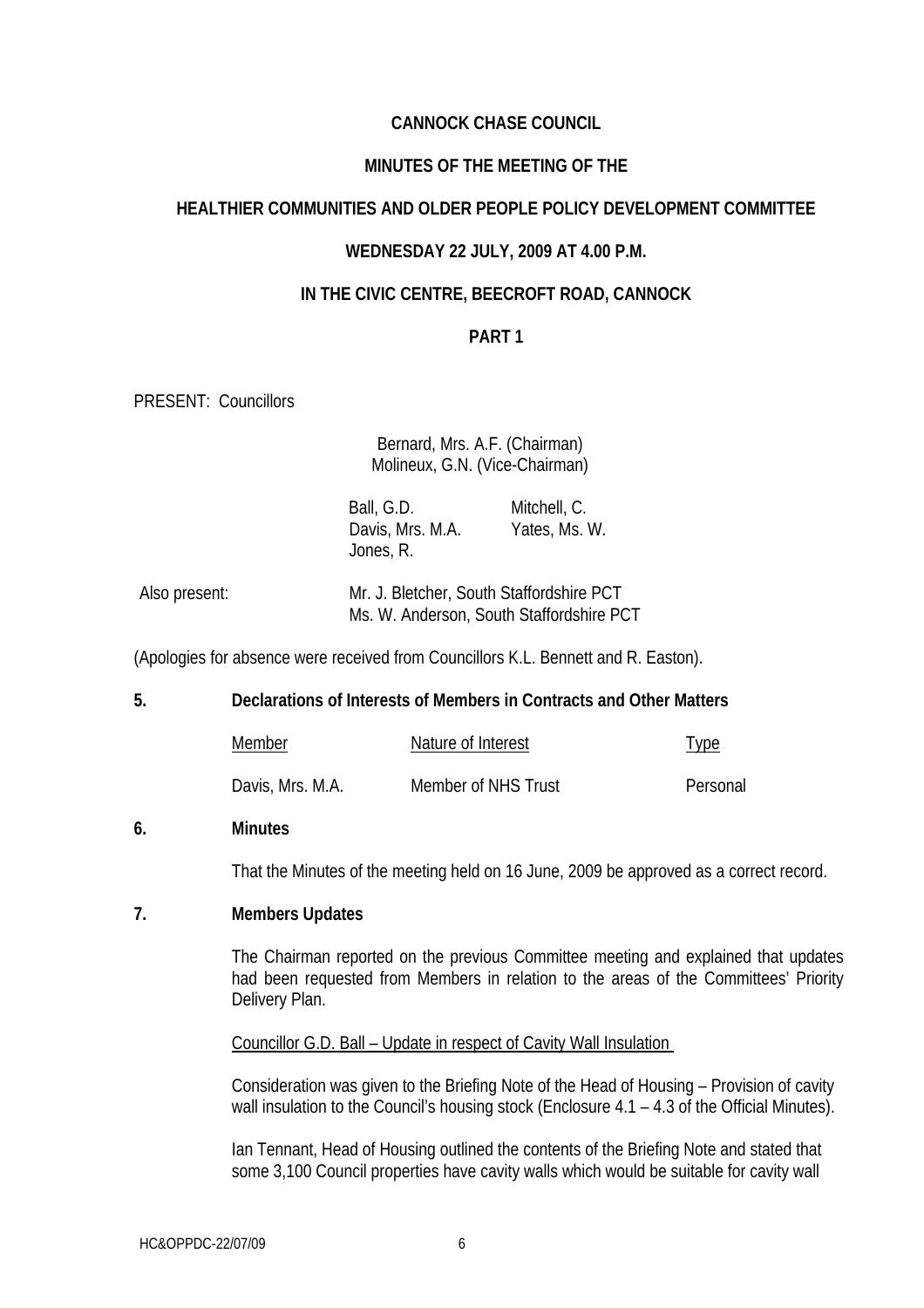insulation. The remainder were either solid wall or non-traditional construction which was not suitable for cavity wall insulation.

He stated that whilst the Council had previously implemented a cavity wall insulation programme, it had not been possible to continue this as a result of financial constraints from 2003 and the fact that it did not form part of the Decent Homes Programme. He also advised that residents had expressed a number of concerns regarding health related issues in respect of the cavity wall filling.

The Head of Housing reported that the Government had made £83.8 million of additional funding available to help social landlords with hard to treat cavity walls. He stated that the Council had made a bid for £235,000 in June, although the Council did not meet the criteria and stated that in his opinion he thought the Council would be unsuccessful.

He advised that if the Council were unsuccessful in securing the funding, discussions with British Gas were ongoing in respect of extending the current agreement for assistance with cavity wall insulation, although the Council would need to meet the balance from its own resources.

Members were keen to know when a decision would be made in respect of the bid. The Head of Housing stated that confirmation was already due and if the Council were successful in their bid, then the necessary approvals from Council and Cabinet would be sought.

The Chairman referred to the current discussions with British Gas and was keen to know how much funding would be required to meet the balance from the Council's own resources if the current agreement was extended. The Head of Housing stated that further discussions would take place depending on the outcome of the bid.

### AGREED:

- (A) That an update be received at the next meeting in respect of the current position concerning the bid for additional funding from the Government for cavity wall insulation.
- (B) That an update be received with regard to extending the current agreement with British Gas.

#### Councillor A Bernard – Identification of Vulnerable Households

Consideration was given to the Briefing Note of the Chairman of the Healthier Communities and Older People Policy Development Committee (Enclosure 4.4 – 4.5 of the Official Minutes of the Council).

The Head of Housing stated that 2,172 properties were linked with the Council's central alarm system, 125 sheltered scheme properties received support from Scheme Managers, 40 elderly households received support from the Council's Vulnerable Adults Tenancy Support Officer, and the Council's Generic Support Officer provided intensive support to 15 households which primarily comprised young people setting up home for the first time. He also advised the Committee that a further 109 vulnerable Council tenants were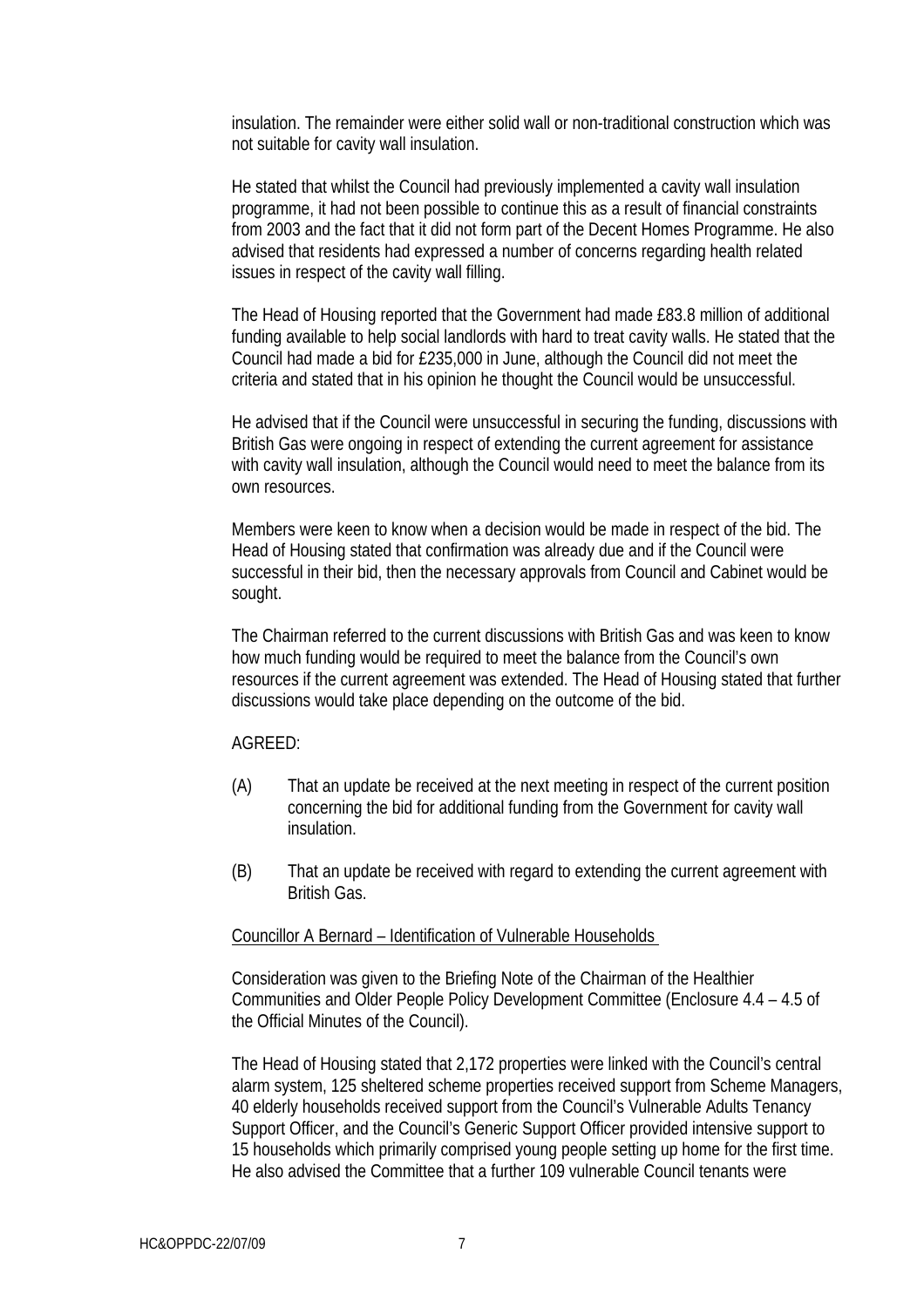provided with support through specialist agencies.

He reported that whilst it was proposed to collect "tenant profile" information on a comprehensive basis, details of the most vulnerable tenants were already held. However, the current housing IT system could not integrate the data with other source functions and would require considerable development before this could be achieved. As the current system was over 10 years old it has been agreed to replace the system and this action formed part of the agreed Priority Delivery Plan.

In response to a question by a Member, the Head of Housing provided a scenario and of how the linking of tenant profile information to other service functions would result in improvements to the housing service.

A Member referred to the Council's central alarm system and asked if people in private accommodation were aware of the services provided by the Council. The Head of Housing stated that he understood that services such as the alarm system were promoted by the Head of Environmental Services.

The Chairman was keen to know the views from the PCT's perspective in respect of the linking of information via IT systems. Mr Jonathan Bletcher, South Staffordshire Primary Care Trust stated that from the PCT's point of view information would be stored through services such as Social Care and Health and HealthNet although they could work with other partners to improve the systems currently used.

The Chairman discussed the possibility of other partners having access to the Council's housing system in order that the information stored could be readily available to partners. The Head of Housing stated that the information would be subject to data protection requirements and this would need to be further investigated.

Members were keen that repetition did not occur of work previously undertaken by the Healthier Communities, Housing and Older People Committee and suggested that the new District Director of Social Care and Health be invited to the next meeting following the work previously undertaken by the previous Director, Phil Smith.

A Member referred to the Council's central alarm system and stated that there was a requirement to raise the level of awareness of the system, which would provide vulnerable people with a certain level of reassurance that they could contact someone for help.

### AGREED:

- (A) That the new District Director of Social Care and Health be invited to the next meeting of the Committee on 14 September, 2009 in respect of the work previously undertaken by the previous Director, Phil Smith at the former Healthier Communities, Housing and Older People Select Committee.
- (B) That Cabinet be requested to consider the need to raise the level of awareness by advertising the Council's central alarm system for vulnerable people.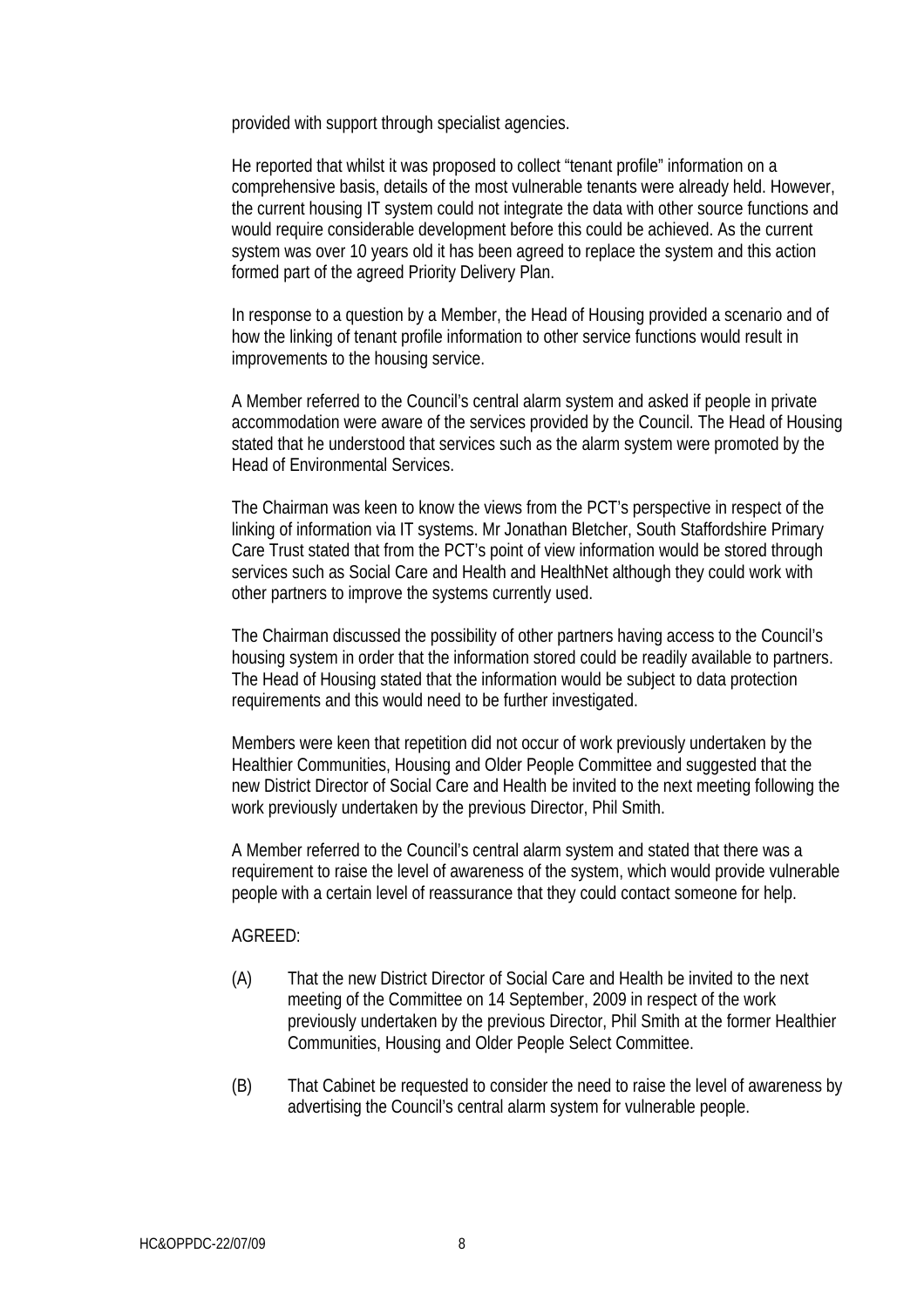## Councillor G.N. Molineux – Information on the Priority Delivery Plan (PDP)

Councillor Molineux stated that he was progressing with this item, although Mr Steve Shilvock, Head of Environmental Health pointed out that Quarter 1 performance against the PDP would be received at the next meeting.

## Councillors Mrs. M.A. Davis – Mental Health Patients Follow Up Care

Councillor Mrs. Davis stated that she was currently progressing with this item.

### Councillor R. Jones – Technology and Equipment for the Vulnerable

Councillor R. Jones made reference to Solihull MBC and stated that not all local authorities were the same in terms of the equipment they provided for the vulnerable. He stated that he was currently progressing with the item and would have more information available at the next meeting.

## AGREED:

That updates be received from Members at the next meeting on 14 September, 2009 with regard to the research being undertaken in respect of the areas of the Committees' Priority Delivery Plan.

## **8. Presentation – South Staffordshire PCT**

The Chairman welcomed Mr. Jonathan Bletcher and Ms. Wendy Anderson from South Staffordshire PCT who gave a presentation to Members on the Cannock Chase Adult Weight Management Service.

Mr. Bletcher provided a report to Members of the Committee in respect of the introduction of Adult Weight Management for the Cannock Chase area. The report set out the framework which would be aligned to the Health and Wellbeing Service for the District.

The key points of the report stated that the overall aim was to contribute to the delivery of the local Public Service Agreement that related to obesity – that was : -

- By 2010, to halt the year on year increase in overweight and obesity.
- Decrease the number of patients aged 15-75 on a GP register with a BMI of 30 or greater in the last 15 months as a percentage of the total number of people aged 15- 76 years on the GP register.
- The service would be designed to be widely accessible to all with a focus on those with the greatest need.

The models of intervention had been further developed and the framework comprised the following interrelated tiers: -

Tier 1 – Primary Prevention programmes would target 'risk' groups. Those groups included those at risk of becoming obese, those who are stopping smoking, families where one or more parents are overweight or obese and other social groups.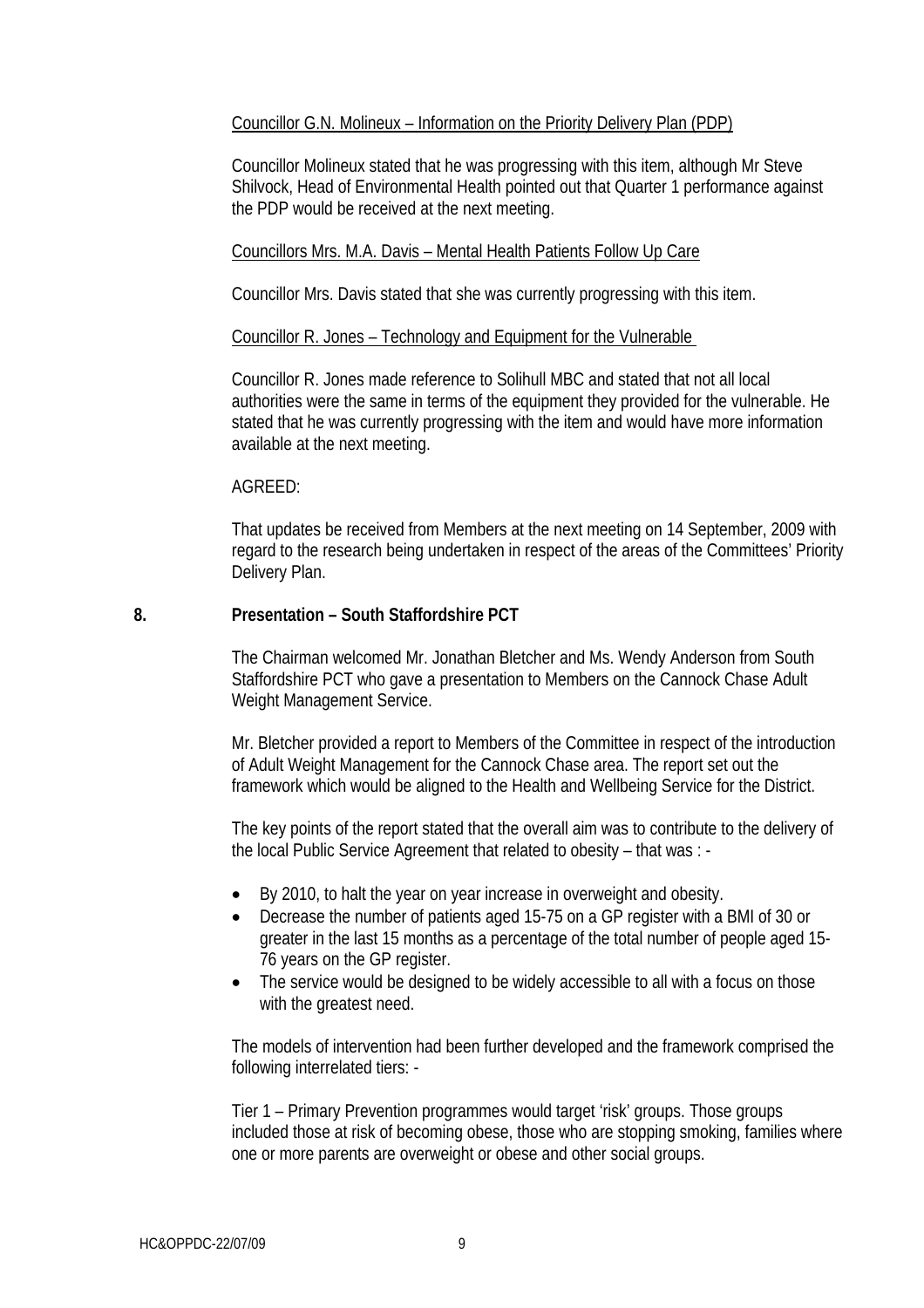Tier 2 and 3 – management of those that are overweight and obese. The services would be based on individual needs, circumstances and readiness to change behaviour. Would combine trained support, advice on diet and physical activity etc.

Tier 4 – This would be surgical procedures (e.g., gastric banding).

Mr. Bletcher also reported on the Care Pathway and Commissioning Intentions and timescales.

Ms. Anderson gave a presentation on the health trainer service was launched in November, 2008 and 7 health trainers had been appointed in August 2008 and undertook a 6 week training assessment.

The service currently provided one to one diet and lifestyle intervention to overweight and obese people, the service was delivered in GP practices and the PCT were looking to extend to other locations.

Ms. Anderson reported on the outcomes of the health trainer service and stated that the service had been running less than a year however the PCT were on target.

Information was provided on how a referral would take place from the Primary Care Team or Secondary Care, slimming on referral, the Waist Lines Service and the Tier 4 Bariatric surgery.

Future developments at Tier 2 included pilot seated exercise classes, a new childhood weight management service and healthy eating and cookery workshops. At Tier 3 future developments included referring patients to exercise on referral and linking childhood tier 3 obesity services.

Members were keen to know if work in respect of weight management was taking place in schools. Mr. Bletcher referred to the Public Health 5 year plan and stated that work was being carried out with schools in a family context but would need to provide information at a separate meeting of the Committee.

In response to a question by Members, Mr. Bletcher stated that some sections of Tier 1 were up and running, however further work would be required and the 5 year plan provided more detail.

The Chairman stated that she would like to be kept informed on the progression and the effect the programme was having on people in respect of the Health Trainer Services Outcomes – Number clients referred: 540 at a future meeting of the Committee. Mr. Bletcher advised that evaluations were carried out at 1, 3, 6 and 12 months.

The Chairman was keen to know if there was any support the Council could provide to the PCT with regard to the Adult Weight Management Service. Mr. Bletcher stated that the Council already supported Healthfit and indicated that the leisure scheme was also of benefit as some clients were referred to the leisure scheme. Furthermore, he advised the Committee that the old practice room at the Chase Leisure Centre would be converted in order that PCT services could access it, and would be available for people with certain health related conditions to use.